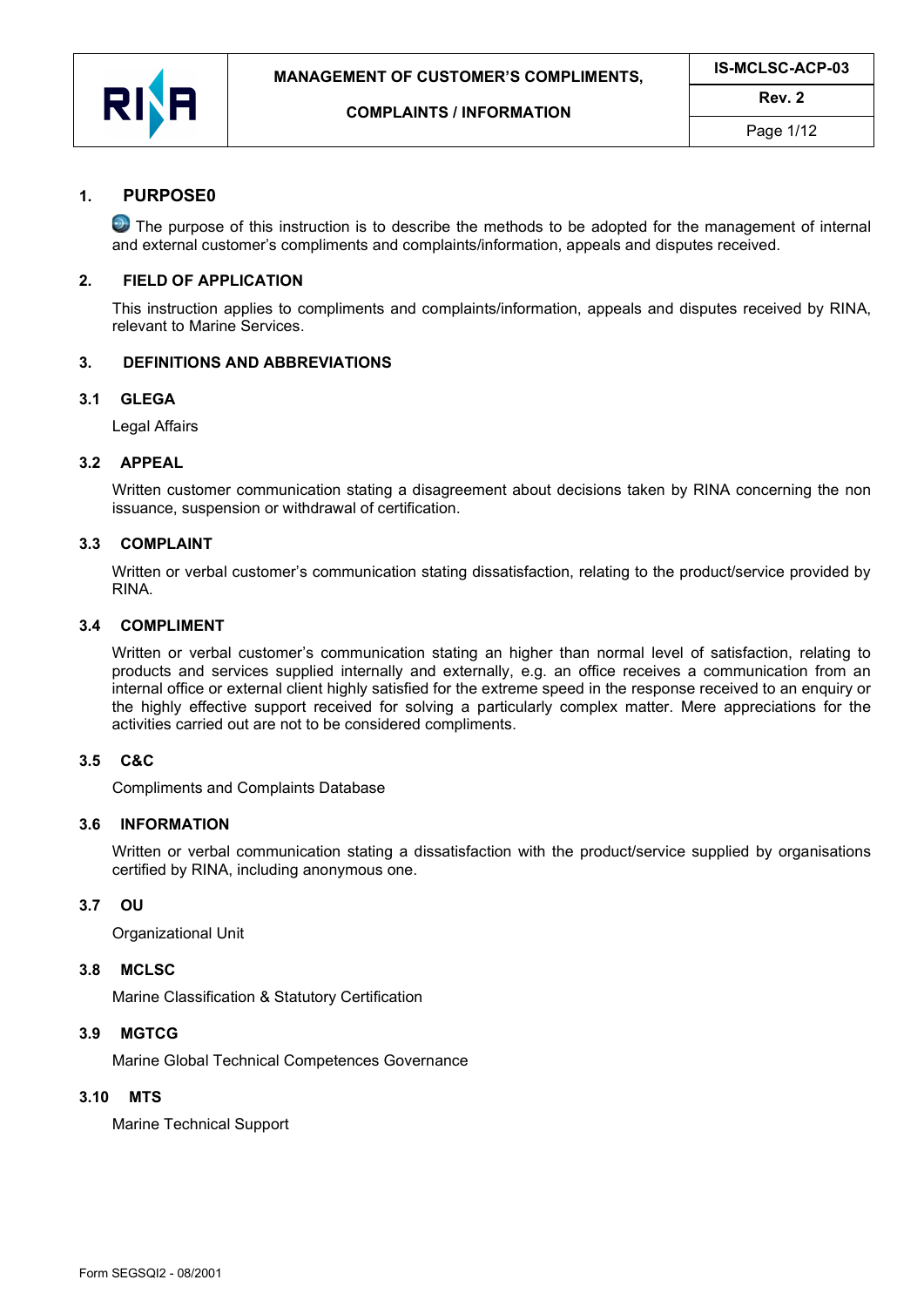



Page 2/12

## 4. RECORDING OF C&C

C&C relevant to Marine Services are recorded on "C&C Classification Services" database

### 5. C&C COMMUNICATION CHANNELS FOR CUSTOMERS

 When signing a contract with the customer, the availability of channels (see below) for submitting C&C to RINA Services shall be clearly explained to customers.

NOTE: When possible, such information should be included in contractual documentation.

Besides direct communication channel (customer interface person coordinates, reference OU e-mails, commercial or project meetings, …) RINA Services shall make available general facilities for the communication of C&C to interested parties: Website channel (dedicated forms on RINA internet web site page and e-mail address), Telephone calls, E-mail, Faxes, Letters, other means different from the above mentioned.

NOTE: RINA web site provides specific instructions to interested parties on how to submit complaints using general facilities and above listed channels.

Furthermore, an automatic system foresees, at the completion of each significant periodical survey or at the dispatch of approved drawings, that the customer is requested to fill in an evaluation questionnaire, based on 4 questions: "Overall RINA service offered", Problem solving attitude ", "Timeliness of responses" and "Easy and effectiveness of contacts". For each field a rating from 1 (low satisfaction) to 5 (high satisfaction) may be assigned and a comment may be added to explain the reason of a negative (or positive) feedback.

In case of low rating (2 or less) the feedback is recorded in the C&C database as a complaint.

For Plan Approval activities please refer to IS-MGTCG-PLA-01 para 5.

All C&C received through above listed channels are addressed (automatically when received by RINA web site forms or manually for telephone calls, faxes, letters, other) to MCLSC or MGTCG as applicable, as neutral "reception" points and then made available to the interested OU if not already provided.

# 6. COMPLIMENTS CONTROL

Any OU receiving a compliment shall promptly:

- identify the relevant Process / Scheme;
- identify the OU involved, if the compliment is not relevant to activities of its own competence (C&C database will automatically send a notification to the OU involved);
- acknowledge receipt of the compliment, if deemed appropriate;
- update to "closed' the relevant status on the database.

# 7. COMPLAINTS / INFORMATIONS CONTROL

Complaints and information received through direct communication channels are to be managed according to paragraph 7.1.

For negative feedbacks received through the automatic system, MCLSC carries out, at least on a monthly basis, the evaluation of the ratings received and, in case of low rating (2 or less) records the feedback in the C&C database as a complaint and communicates to the involved OU that a complaint has been assigned. The involved OU shall manage the complaint as described in the paragraph 7.1.

### 7.1 PRELIMINARY ANALYSIS

- Any OU receiving a complaint or an information shall, within 72 hours:
- perform a preliminary analysis in order to identify the OU responsible for the services/products which are the subject of the complaint/information (this may or may not be the OU receiving the complaint);
- identify the process / certification scheme involved, if applicable:
- acknowledge receipt of the complaint/information and advise the claimant that their complaint/information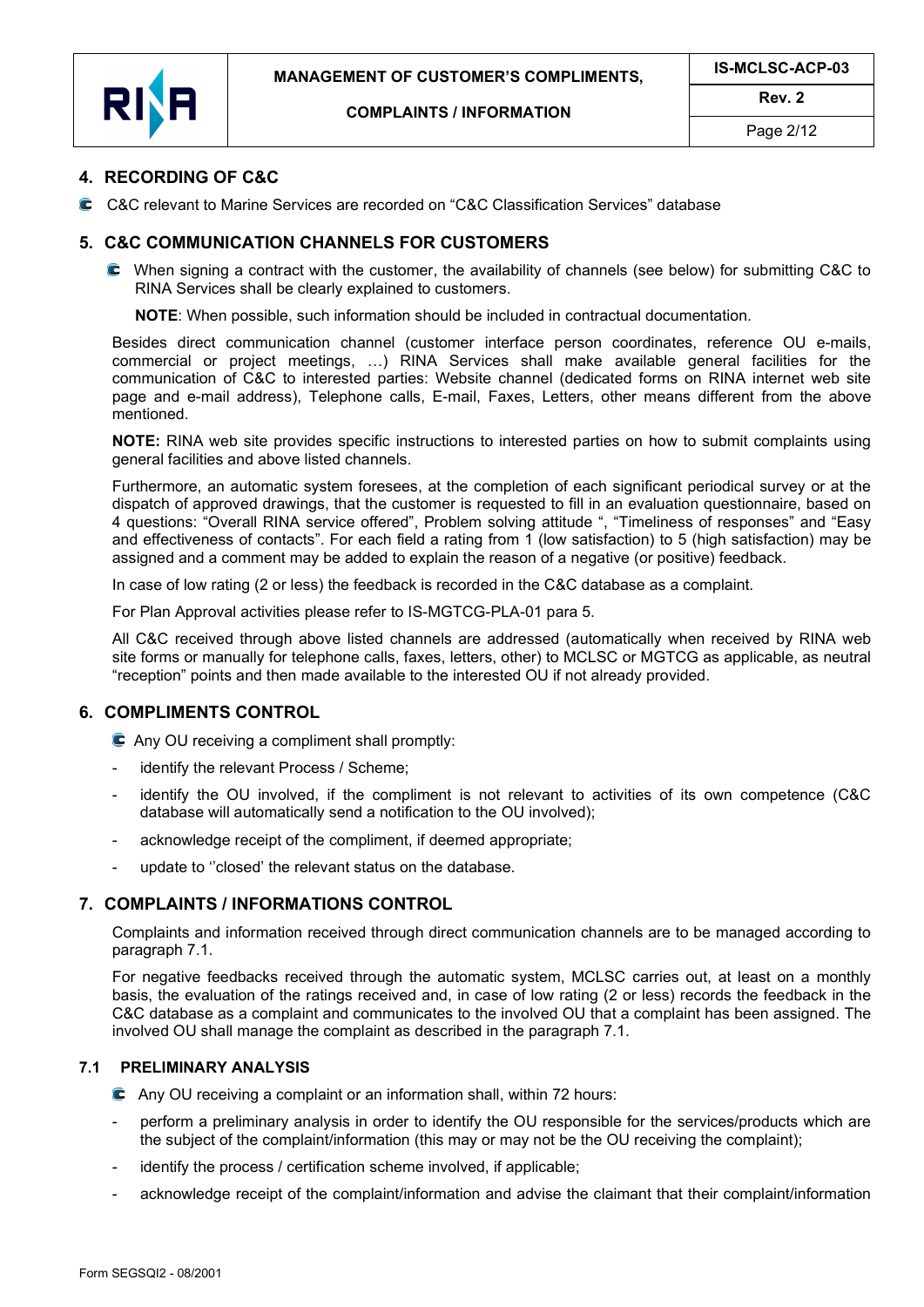

## Rev. 2

Page 3/12

will be evaluated (see attachment 1 / allegato 1 and attachment 2 / allegato 2, respectively for facsimile of reply to a complaint and to an information in English and Italian languages) copying the acknowledgement sent to the OU responsible for the management of the complaint/information; the date of the first reply is to be recorded in the database (see below screenshot);

|                                           |                 |                                      | <b>New Complaint</b> |  |
|-------------------------------------------|-----------------|--------------------------------------|----------------------|--|
|                                           |                 |                                      |                      |  |
| Main data Solution                        |                 |                                      |                      |  |
| O.U. Contacted<br>$-1$                    | <b>MCLSC</b>    | Date                                 | 15<br>15/12/2021     |  |
| Claim Date                                | 15              |                                      |                      |  |
| Client Type<br><b>District</b>            |                 | Client<br>$-1$                       | $T_{1n}$             |  |
| <b>TELESCO</b><br>Process                 |                 | Process Manager                      |                      |  |
| O.U. Responsible<br>$-1$                  |                 | Legal Action Taken                   | $C$ Yes $C$ No.      |  |
| $\mathbb{R}^n$<br>Other Editors           | $-1$ (see ).    |                                      |                      |  |
| Category                                  | C Major C Minor | Notifiable                           | C Yes C No           |  |
| Type<br><b>CONTRACT</b>                   |                 | Sub-type<br>$\overline{\phantom{a}}$ |                      |  |
| $\mathbb{R}^n$<br><b>Description</b>      | $\Box$          |                                      |                      |  |
| Initial Response Date                     | $x \in I$       |                                      |                      |  |
| $\sqrt{2}$<br><b>Notes</b>                | $-10^{-7}$      |                                      |                      |  |
| <b>Additional Information</b>             |                 |                                      |                      |  |
| Protocol (in)<br>$\overline{\phantom{0}}$ |                 |                                      |                      |  |
| Ship<br><b>Contract</b>                   |                 |                                      |                      |  |
| Ship Owner                                |                 |                                      |                      |  |
| Other Ships<br>$\overline{\phantom{0}}$   |                 |                                      |                      |  |
| Job<br>$\sim$                             |                 |                                      |                      |  |

- record the complaint/information on the C&C database, selected according to the criteria specified under point 4:
	- $\checkmark$  inserting the data, the portal keyword and references of the claimant on the "Main Data" page (address, telephone number, e-mail, person to contact, etc..),
	- $\checkmark$  attaching a pdf copy of the complaint/information received and of the acknowledgement communication sent, in the "Problem details" page, "Notes" field. All other subsequent communications related to the complaint are to be added in this space.

|                                                     |                    |        | <b>New Complaint</b> |
|-----------------------------------------------------|--------------------|--------|----------------------|
|                                                     |                    |        |                      |
| Main data   Solution                                |                    |        |                      |
| O.U. Contacted<br><b>MCLSC</b><br><b>In</b>         | Date               |        | 16<br>15/12/2021     |
| Claim Date                                          | $\overline{16}$    |        |                      |
| Client Type<br>E                                    | Client             | $\Box$ | $r_{\parallel}$      |
| Process<br>L.                                       | Process Manager    |        |                      |
| O.U. Responsible<br><b>T</b>                        | Legal Action Taken |        | C Yes C No           |
| $\Gamma$<br>Other Editors<br>$\mathbb{R}$           |                    |        |                      |
| C Major C Minor<br>Category                         | Notifiable         |        | C Yes C No           |
| Type                                                | Sub-type           | 匚      |                      |
| $\mathbb{F}$<br>Description<br>$\Box$               |                    |        |                      |
| Initial Response Date                               | $\overline{16}$    |        |                      |
| $\mathbb{F}^{\mathbb{Z}}$<br><b>Notes</b><br>$\Box$ |                    |        |                      |
| <b>Additional Information</b>                       |                    |        |                      |
| Protocol (in)                                       |                    |        |                      |
| Ship                                                |                    |        |                      |
| Ship Owner                                          |                    |        |                      |
| Other Ships<br>L                                    |                    |        |                      |
| Job<br><b>CONTRACTOR</b>                            |                    |        |                      |

 C&C database will automatically send a notification of the opened complaint/information to the OU responsible for its correction.

In case of complaints/information relevant to Marine Services, such complaints/information are categorized in:

- Major Complaint. Where the claimant considers there is evidence of inadequate service and may seek cancellation or rework, or where it is advised that future work may be withheld or legal action is threatened.
- Minor Complaint. Where the claimant considers there is some evidence of inadequate service, but the consequences as stated in the definition of a major complaint do not apply, e.g. a general statement of dissatisfaction would be considered a minor complaint.
- Notifiable Complaint. Where the complaint is of a technical nature and the claimant is questioning the technical adequacy of the technical standard being applied or its implementation (e.g. rules not adequate or application of the rules not adequate) this is to be considered as a notifiable complaint. In general notifiable complaints are not associated with commercial issues (e.g. invoicing) or issues such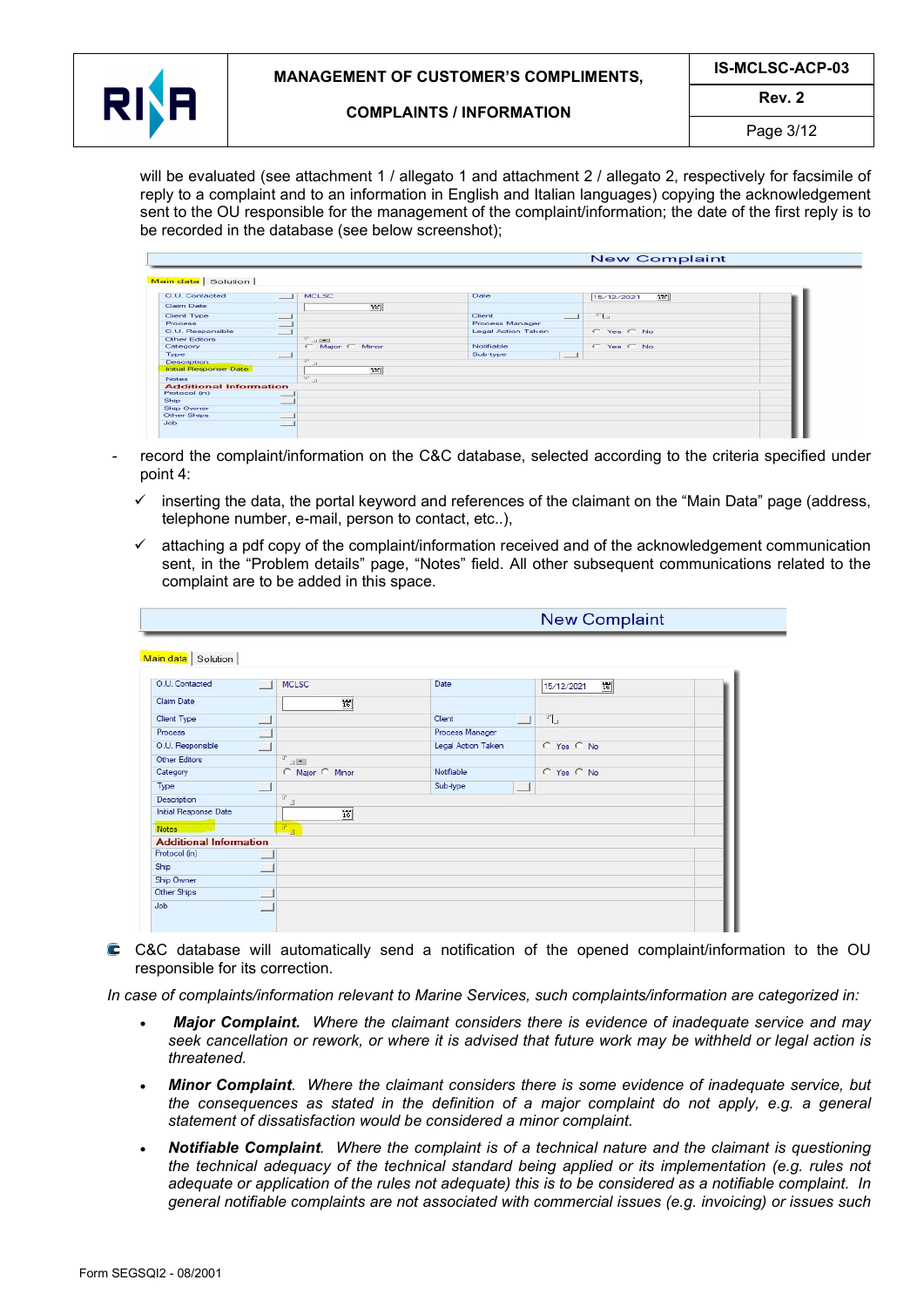

as late attendance, late submission of deliverables or late response. Notifiable complaints are to be categorized as either Major or Minor Notifiable Complaints in accordance with the definitions of Major and Minor given above.

A reference table relevant is given in Attachment 3 with the most common 'types' of complaint, the possible 'action taken', the 'category' and the involved 'process manager'. This table is only intended as to be a general guide and each complaint is to be categorized on a case-by-case basis in line with the definitions detailed above.

- Where a complaint is received, for which legal action is either threatened or being taken, the OU receiving the complaint is in addition responsible for forwarding a copy of the complaint to the MCLSC and to GLEGA preferably within 24 hours but in all cases not more than 72 hours of receipt.
- If GLEGA is involved in complaint/information, this fact shall be recorded in the C&C database, in the field "Other OU charged to" on "Problem details" page.

NOTE: What is stated above also applies to both verbal complaint/information and to anonymous information, which are to be analysed and, if deemed consistent, recorded in the C&C database.

#### 7.2 MANAGEMENT

### 7.2.1 Complaints/information recorded on "C&C classification database"

- The OU responsible for the management of the complaint/information:
	- evaluates if the complaint/information is consistent;
	- if not consistent, rejects the complaint/information and informs the claimant accordingly (see fac-simile in Attachment 4 / allegato 4 in English and Italian languages);
	- if consistent, collects the elements needed for its correction and defines the correction to be carried out. In case of major and/or notifiable complaints, the correction is to be proposed to the relevant Process Manager (who ensures independent verification, because he is not involved in the activities subject of the complaint) (see Note 4).
	- carries out the correction (as agreed by Process Manager in case of major and/or notifiable complaints) within one month (major complaint) or two months (minor complaint) from the date of receipt (date of opening in case of low rating customer's feedback);
	- communicates to the claimant the completion of the correction, attaching all the evidence related to the correction carried out (letters, e-mails, reports, etc.) in the "Solution" page "Notes" field;

|                      |            | <b>New Complaint</b> |
|----------------------|------------|----------------------|
| Main data   Solution |            |                      |
| Actions              |            |                      |
| Justified complaint  | C Yes C No |                      |
| <b>Notes</b>         | ⊣          |                      |
| Closed on            |            |                      |
|                      |            |                      |

Created on 15/12/2021 at 16:46 (by Carlo De Filippi)

records the correction carried out in the database, in the "Solution" page "Actions" field;

|                      |            | <b>New Complaint</b> |
|----------------------|------------|----------------------|
| Main data   Solution |            |                      |
| Actions              |            |                      |
| Justified complaint  | C Yes C No |                      |
| Notes                |            |                      |
|                      |            |                      |
| Closed on            |            |                      |

Created on 15/12/2021 at 16:46 (by Carlo De Filippi)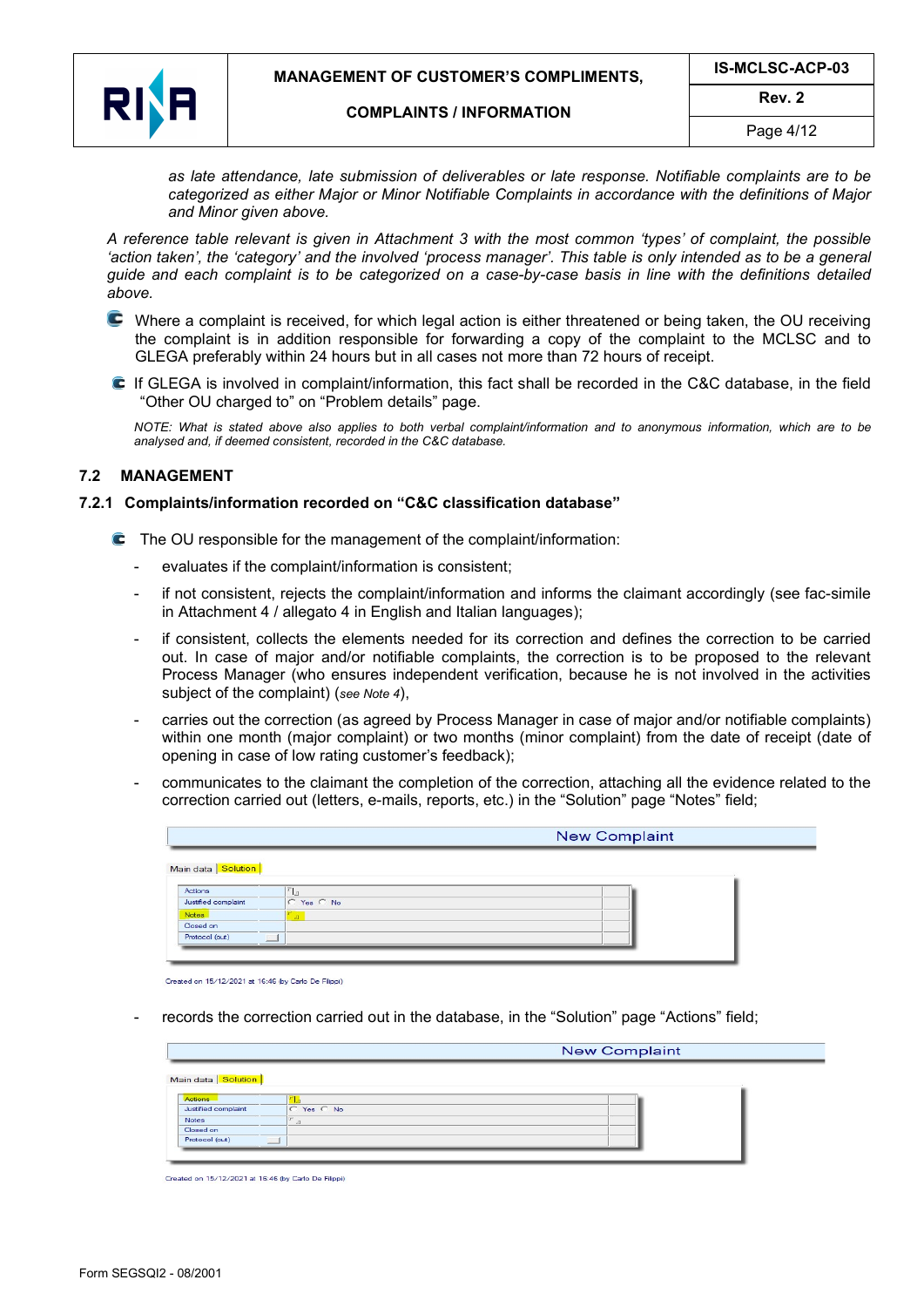

- updates to 'completed' the status of complaint/information on database, by pushing "Successfully Closed".

|                      |                | Complaint n. 2021-MCLSC-0006 Open |
|----------------------|----------------|-----------------------------------|
|                      |                |                                   |
| Main data   Solution |                |                                   |
| Actions              |                |                                   |
| Justified complaint  | $C$ Yes $C$ No |                                   |
| <b>Notes</b>         |                |                                   |
| Closed on            |                |                                   |

Created on 03/11/2021 at 15:16 (by Carlo De Filippi)

- **C** Process Manager (see Note 4),
	- evaluates if, in addition to the agreed correction, also a corrective action is to be taken to avoid recurrence; in the affirmative, records an internal non-conformity, to be managed in accordance with procedure IS-MCLSC-QMS-01.
	- monthly monitors the status of the complaint/information and the effectiveness of their management. In case of complaint/information not yet closed in the due time, sends a reminder to the involved OU responsible and to the relevant MTS that has to support the involved OU in the completion of complaints. In case of complaint/information not closed after 1 month from the due completion date, reminders are sent also to the Superiors of the involved UO.

Note 4: independent verification as he/she is not involved in the activity related to the complaint is done by:

- MCLSC for Classification activities and Training and Qualification of surveyors/auditors/inspectors and for Testing activities,
- MGTCG for Plan Approval activities and Training and Qualification of Plan Approval staff,

and GLEGA can also be involved for assistance.

### 7.3 ANALYSIS AND CONCLUSION

MCLSC carries out every six months an analysis of compliments and complaints/information received in the period. The attention is placed on the most significant and most recurring aspects coming from the Client complaints in order to identify any possible trend and undertake possible actions.

MCLSC includes the above actions and considerations in the Six-Monthly report, for examination by the RSSE Top Management. The above actions and considerations are also used as an input to the annual QMS review.

For Plan Approval activities please refer to IS-MGTCG-PLA-01.

### 7.4 FILING

 All records relevant to compliments, complaints/information received (incoming and outgoing communications, evidence of corrections carried out, etc…) are to be filed permanently in the C&C database.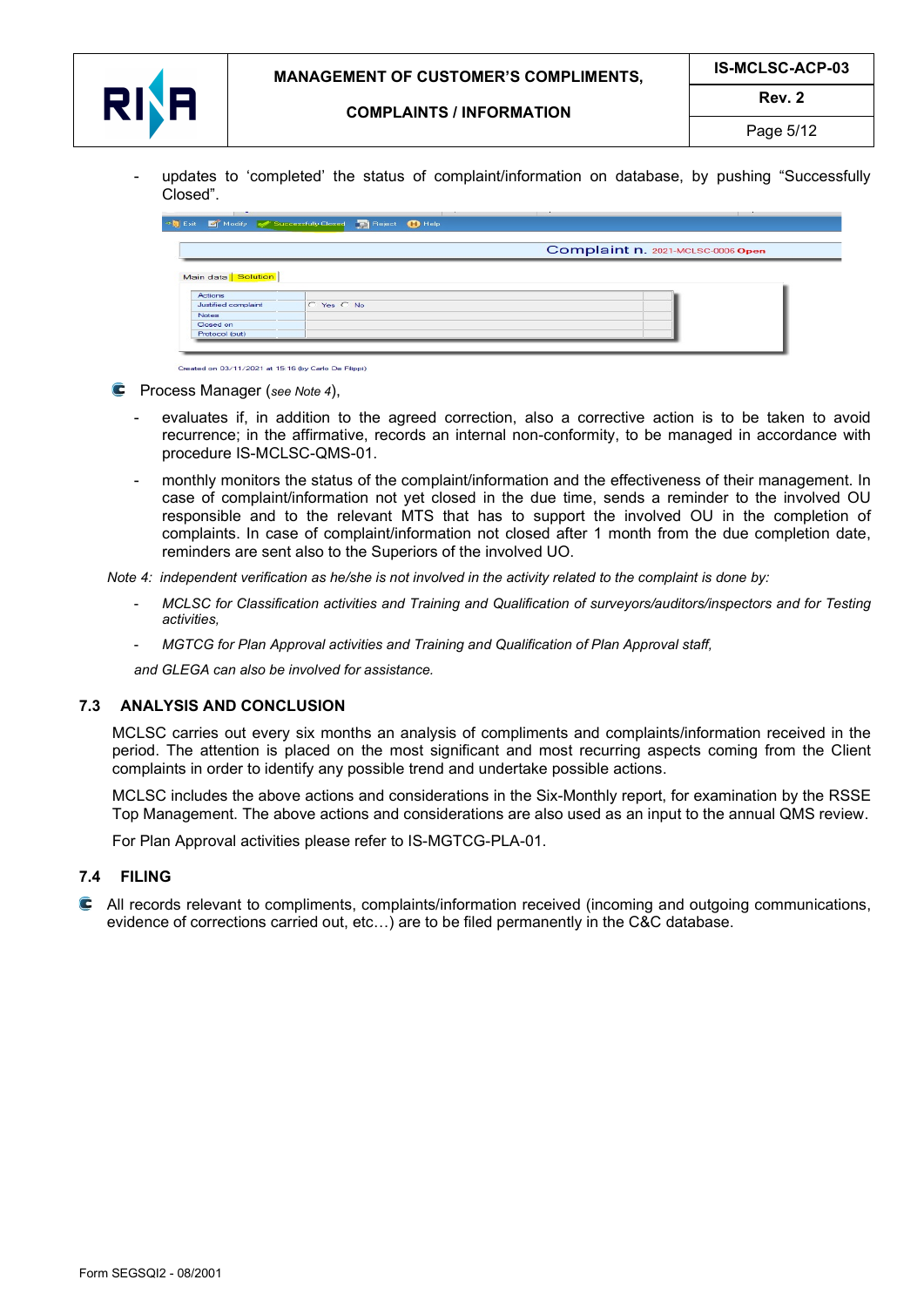

IS-MCLSC-ACP-03 Rev. 2



COMPLAINTS / INFORMATION

Page 6/12

# ATTACHMENT 1 - FAC-SIMILE OF REPLY TO A COMPLAINT

To: Claimant

cc: OU responsible for the management of the complaint

### Subject: Complaint

Reference is made to your communication n° ........ dated ....... stating the dissatisfaction with the service provided by RINA Services.

We acknowledge your communication and we assure you that its contents are being carefully evaluated by our Organisation in order to evaluate and address your concerns.

Hence, while conducting our evaluation, we may need to contact you for further clarification in order to better understand the reasons for your dissatisfaction and, subsequently, communicate to you the action that RINA is going to undertake, in relation to your complaint.

We confirm our commitment to operate for the continual improvement of our activities in order to achieve higher levels of customer satisfaction.

Kind regards.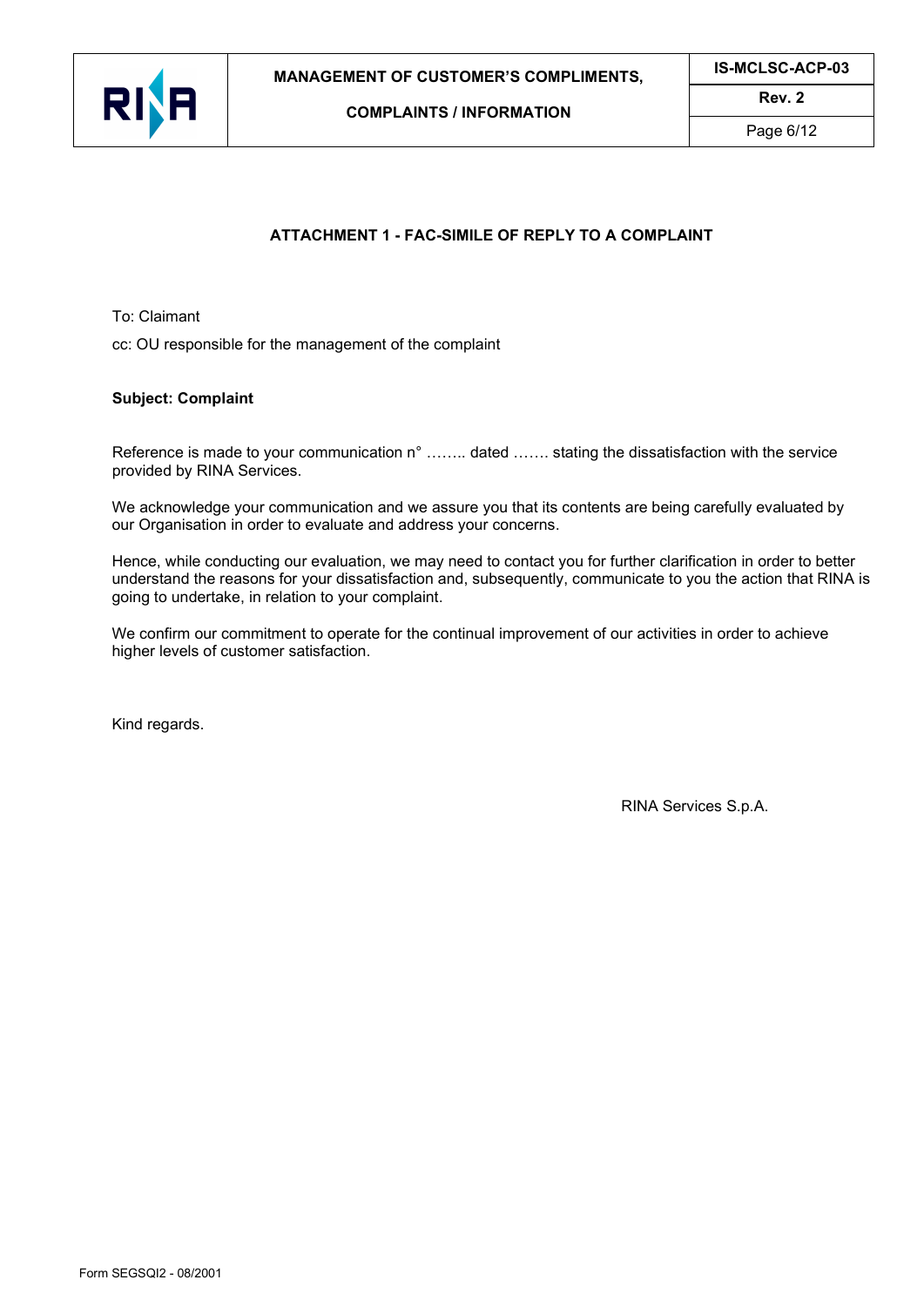



Page 7/12

# ALLEGATO 1 - FAC-SIMILE DI RISPOSTA AD UN RECLAMO

Destinatario: Reclamante

cc: UO responsabile della gestione del reclamo

## Oggetto: Reclamo

E' fatto riferimento alla Vostra comunicazione n° …….. in data ……. attestante l'insoddisfazione del servizio fornito da RINA Services.

Riscontriamo la Vostra comunicazione e Vi assicuriamo che le Vostre considerazioni sono attualmente oggetto di attenta valutazione da parte della nostra Organizzazione al fine di valutare e risolvere le Vostre insoddisfazioni.

A tale riguardo, nel condurre la nostra valutazione, può essere necessario contattarVi per eventuali chiarimenti onde meglio comprendere le ragioni della Vostra insoddisfazione e, successivamente, comunicarVi l'azione che RINA intende intraprendere, in relazione al Vostro reclamo.

Vi confermiamo il nostro impegno ad operare ai fini del miglioramento continuo delle nostre attività per il raggiungimento del più elevato grado di soddisfazione del Cliente.

Cordiali saluti.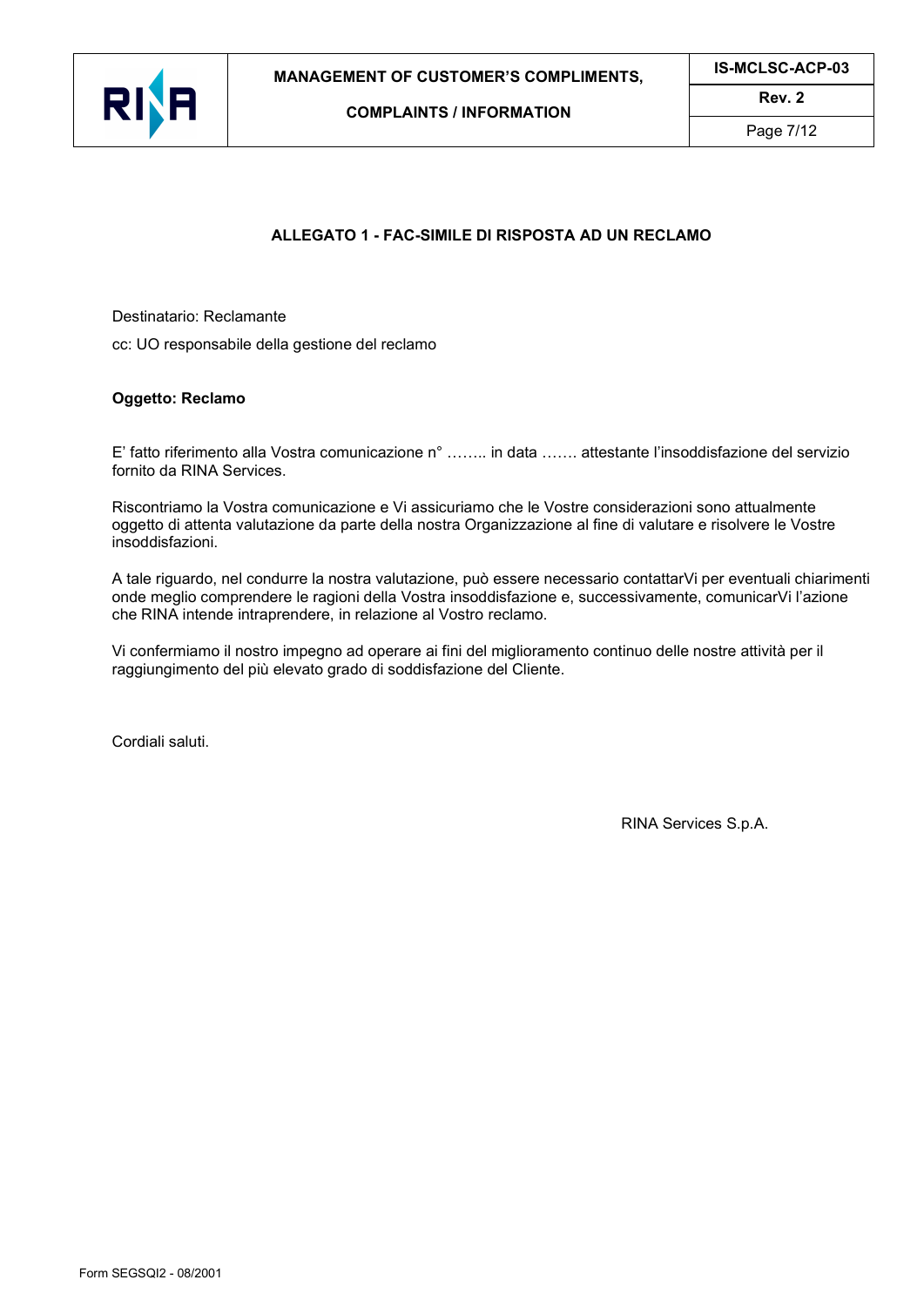



Page 8/12

# ATTACHMENT 2 - FAC-SIMILE OF REPLY TO INFORMATION

To: Claimant

cc: OU responsible for the management of the information

#### Subject: Information

We acknowledge receipt of your communication n° ........ dated ........ concerning a complaint against the Organisation ………………………. whose ……. Management System is certified by RINA and we thank you very much for your information, which allows us to improve the efficiency of our assessments of the concerned Organisation as they are also based on objective elements provided by its customers.

As you know RINA, being an accredited certification body, has to systematically assess the complaints received from the Organizations it has certified.

Any relevant follow up action will have to be managed by the certified Organization.

In particular, during our next audit planned to the Organization in question, the management of your complaint will be thoroughly analyzed.

The outcome of our assessment will be communicated to you.

We take this opportunity to confirm our commitment to continually improve the ........ Management Systems/ Product / Personnel of the Organizations we have certified, also in relation to your expectations, and to send you our best regards.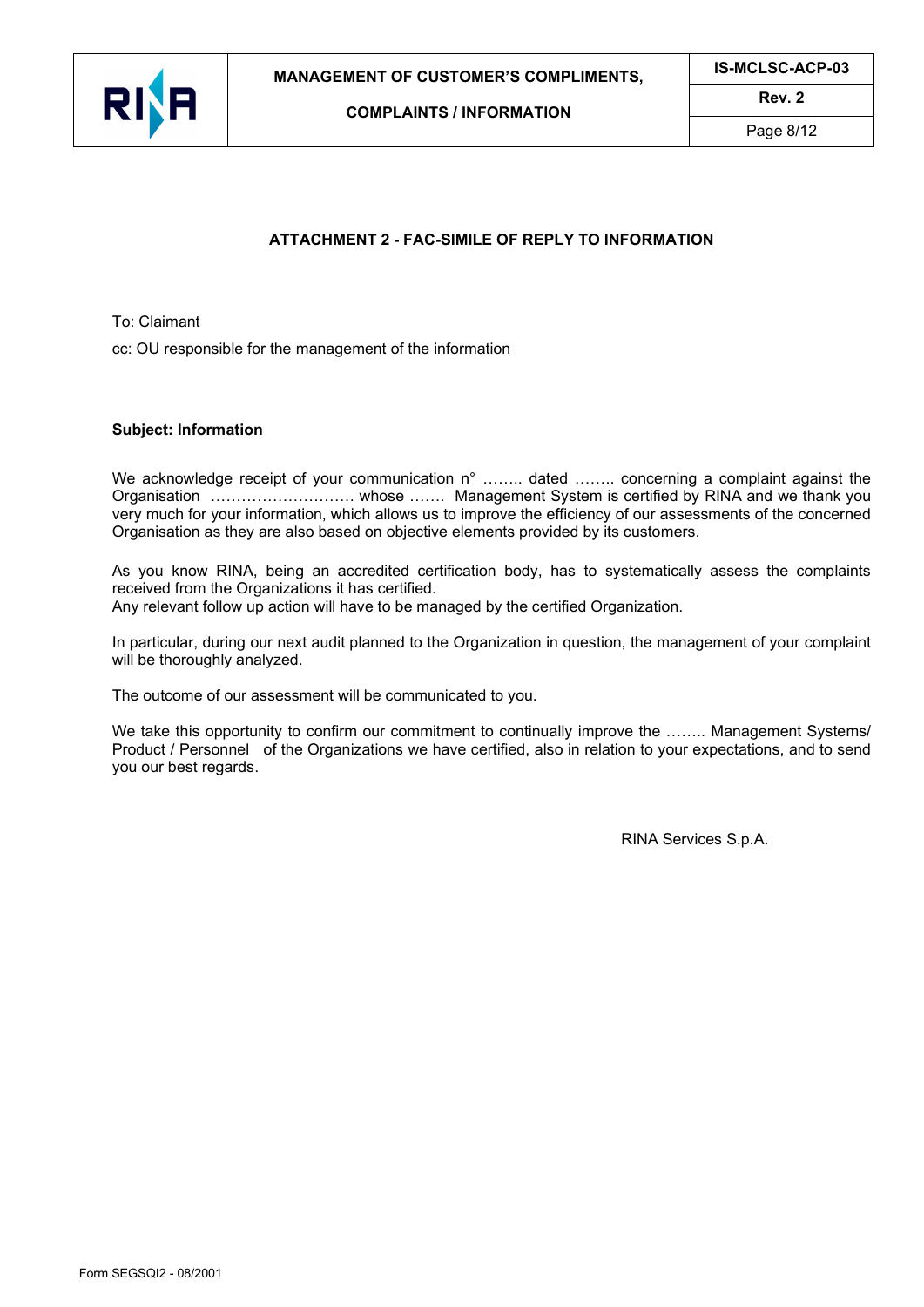



Page  $9/12$ 

# ALLEGATO 2 – FAC-SIMILE DI RISPOSTA AD UNA SEGNALAZIONE

Destinatario: Reclamante

cc: UO responsabile della gestione della segnalazione

#### Oggetto: Segnalazione

Riscontriamo la Vostra comunicazione n° …….. in data …….. relativa ad un reclamo verso l'Organizzazione ………………………. il cui ……. Sistema di Gestione è certificato da RINA e Vi ringraziamo sentitamente della cortese segnalazione, che ci permette di migliorare l'efficacia delle nostre valutazioni presso l'Organizzazione in oggetto in quanto basate anche su elementi oggettivi forniti dai suoi clienti.

Come a Voi noto RINA, in quanto OrganiScheme Managero di Certificazione accreditato, deve sistematicamente valutare i reclami ricevuti dalle Organizzazioni da esso certificate Qualsiasi successiva azione in merito al Vostro reclamo dovrà essere gestita dall'Organizzazione certificata.

In occasione della prossima visita prevista presso l'Organizzazione oggetto della segnalazione, la loro gestione del Vostro reclamo sarà esaminata approfonditamente.

L'esito del nostro esame Vi sarà comunicato in seguito

Cogliamo l'occasione per confermarVi il nostro impegno a perseguire il miglioramento continuo dei Sistemi di Gestione ……………./ Prodotti / Personale delle Organizzazioni da noi certificate, in relazione anche alle Vostre aspettative, e per inviarVi i nostri migliori saluti.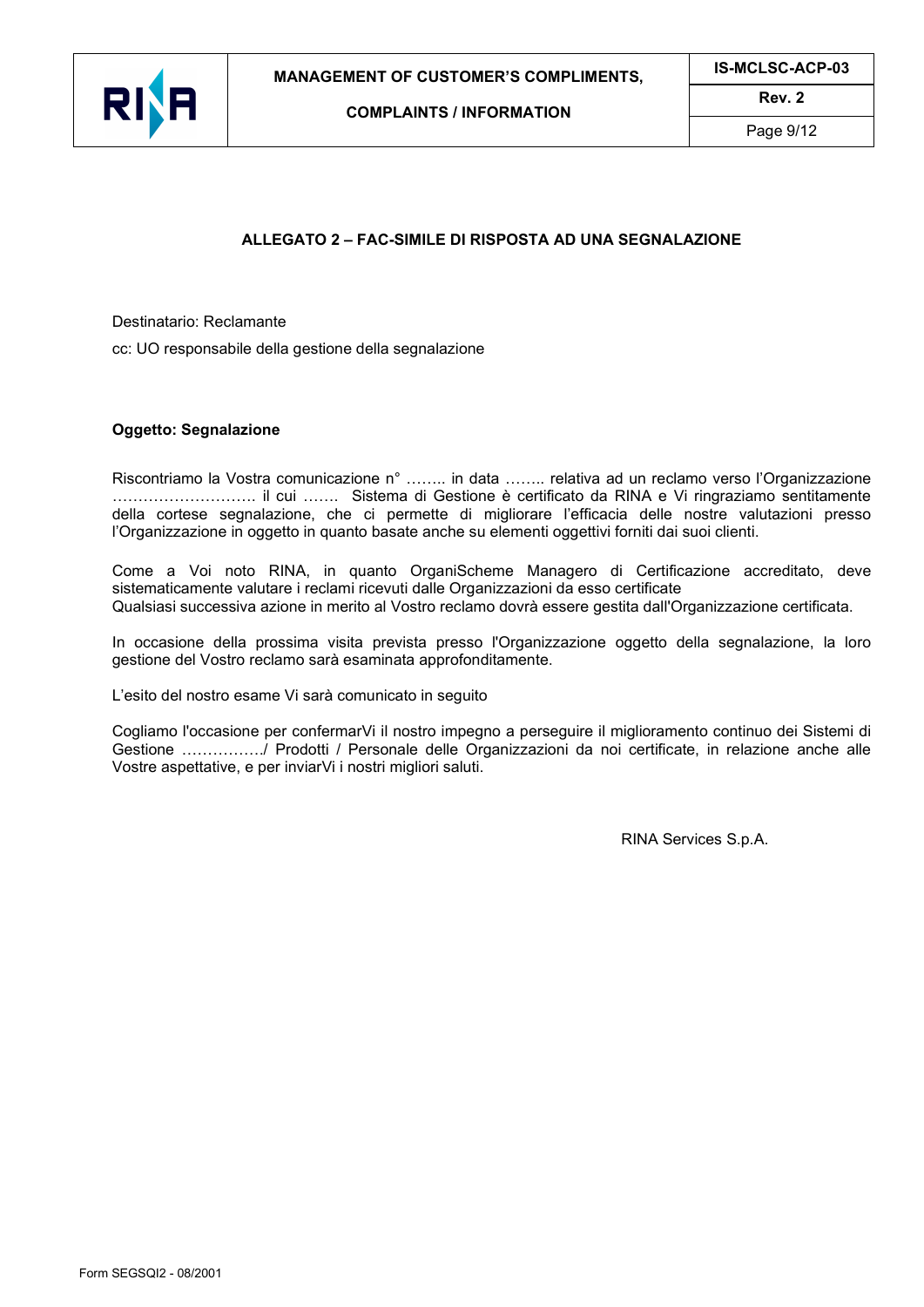

Rev. 2

Page 10/12

## ATTACHMENT 3 – REFERENCE TABLE FOR COMPLAINTS RELEVANT TO MARINE SERVICES

(Note: The table below is only a general guide. Each complaint is to be categorized individually on a case by case basis in line with the definitions contained in para 7.1)

| N.             | <b>Type</b>                                                                                                   | <b>Action taken</b>                                                                                       | Category<br>(see Note)      | <b>Process</b><br><b>Manager</b> | <b>Notifia</b><br>ble Y/N<br>(see<br>Note) |
|----------------|---------------------------------------------------------------------------------------------------------------|-----------------------------------------------------------------------------------------------------------|-----------------------------|----------------------------------|--------------------------------------------|
| 1              | Claims on drawing approvals<br>relating to adequacy of<br>technical approval or<br>adequacy of the RINA rules | Review of subject approval or rules                                                                       | May be<br>Major or<br>Minor | <b>MSDTC</b>                     | Y                                          |
| $\overline{2}$ | Wrong client address                                                                                          | Documentation sent to the correct<br>address                                                              | Minor                       | <b>Control Support</b><br>Unit   | N                                          |
| 3              | Claim about invoice                                                                                           | Clarification given to the client                                                                         | Minor                       | <b>Control Support</b><br>Unit   | N                                          |
| 4              | Survey reports not sent in due<br>time                                                                        | Priority has been given                                                                                   | Minor                       | <b>MCLSC</b>                     | N                                          |
| 5              | Reminder for certificate issue                                                                                | Priority has been given                                                                                   | Minor                       | <b>MCLSC</b>                     | Ν                                          |
| 6              | Reminder for drawing approval                                                                                 | Priority has been given                                                                                   | Minor                       | <b>MCLSC</b>                     | N                                          |
| $\overline{7}$ | Reminder for no reply given                                                                                   | Priority has been given                                                                                   | Minor                       | <b>MCLSC</b>                     | N                                          |
| 8              | Ship status not updated                                                                                       | Ship status updated                                                                                       | Minor                       | <b>MCLSC</b>                     | $\mathsf{N}$                               |
| 9              | Survey not properly completed<br>technically                                                                  | Arrangements made for survey<br>completion - Clarification requested to<br>Surveyor/Auditor;              | Major                       | <b>MCLSC</b>                     | Y                                          |
| 10             | Surveyor unavailable for the<br>survey                                                                        | Clarification given to the client; new date<br>agreed                                                     | Major                       | <b>MAOPE</b>                     | N                                          |
| 11             | Surveys not recorded                                                                                          | Clarification requested to<br>Surveyor/Auditor                                                            | Minor                       | <b>MCLSC</b>                     | Y                                          |
| 12             | Testing procedure not followed                                                                                | Clarification requested to Surveyor                                                                       | Major                       | <b>MCLSC</b>                     | Υ                                          |
| 13             | Unclear or Undue non<br>conformity                                                                            | Clarification requested to<br>Surveyor/Auditor - subsequent action<br>taken and communicated to client    | Major                       | <b>MCLSC</b>                     | Ý                                          |
| 14             | Unclear or undue<br>recommendation                                                                            | Clarification requested to<br>Surveyor/Auditor- subsequent action<br>taken and communicated to client     | Major                       | <b>MCLSC</b>                     | Y                                          |
| 15             | Unclear or undue red remark                                                                                   | Clarification requested to Plan Approval<br>Staff - subsequent action taken and<br>communicated to client | Major                       | <b>MSDTC</b>                     | Y                                          |
| 16             | Unclear or undue request                                                                                      | Clarification requested to<br>Surveyor/Auditor-subsequent action<br>taken and communicated to client      | Major                       | <b>MCLSC</b>                     | Y                                          |
| 17             | Wrong data in Databases                                                                                       | Database updated                                                                                          | Minor                       | <b>MCLSC</b>                     | Υ                                          |
| 18             | Wrong data on issued<br>certificates                                                                          | Correct certificate issued                                                                                | Minor                       | <b>MCLSC</b>                     | Y                                          |
| 19             | Wrong data on ship status                                                                                     | Ship status updated                                                                                       | Minor                       | <b>MCLSC</b>                     | Υ                                          |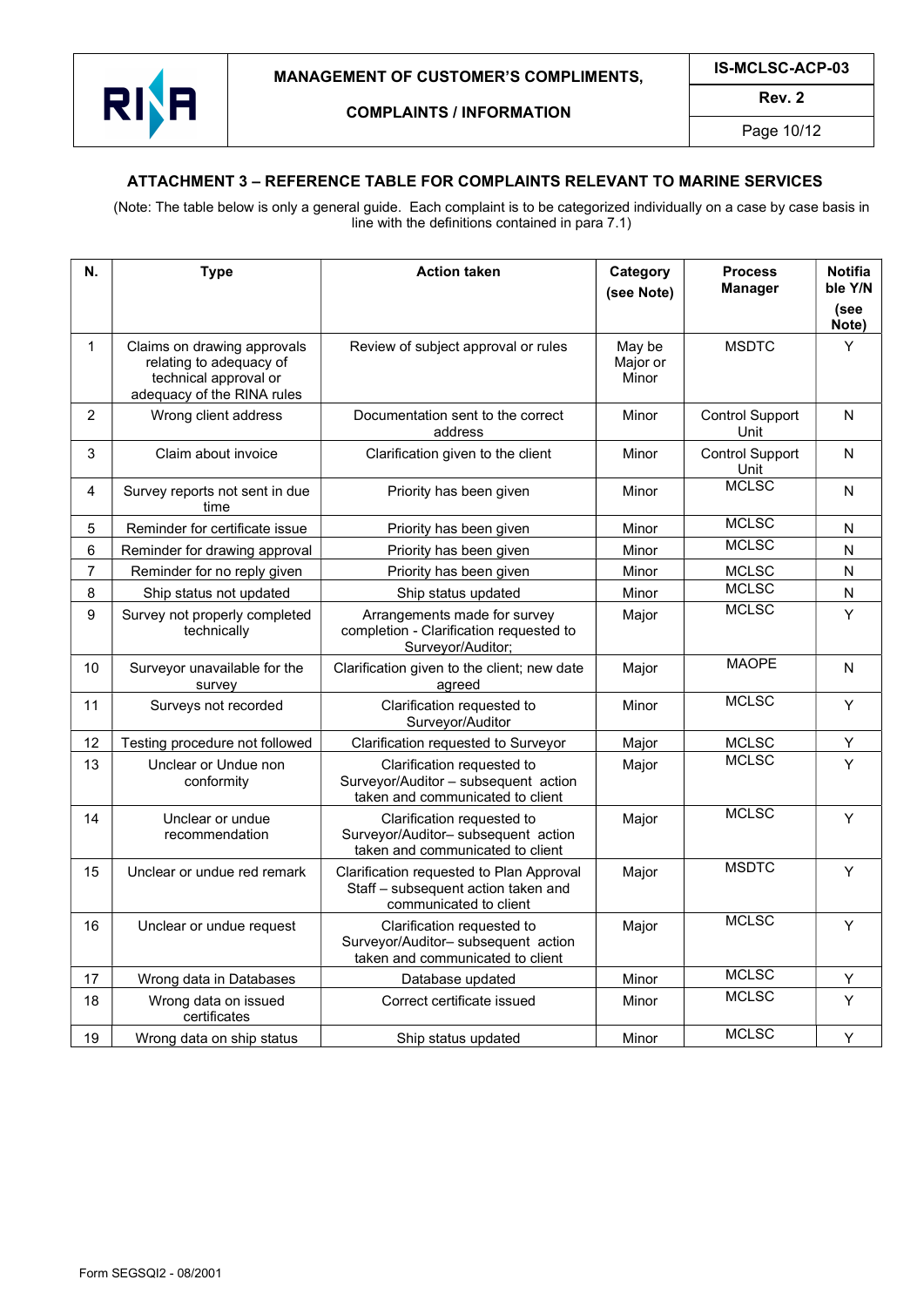

IS-MCLSC-ACP-03 Rev. 2



COMPLAINTS / INFORMATION

Page 11/12

# ATTACHMENT 4 - FAC-SIMILE OF REJECTION OF A COMPLAINT

To: Claimant

cc: OU responsible for the management of the complaint

### Subject: Complaint

Reference is made to your communication n° ........ dated ....... stating the dissatisfaction with the service provided by RINA Services.

We regret to say that, after our detailed analysis, the delivered service turned out to be compliant with the contractual and regulatory requirements, hence we do not deem necessary any action.

We confirm our commitment to operate for the continuous improvement of our activities in order to achieve higher levels of customer satisfaction.

Should you require any further clarification, please do not hesitate to contact us.

Kind regards.